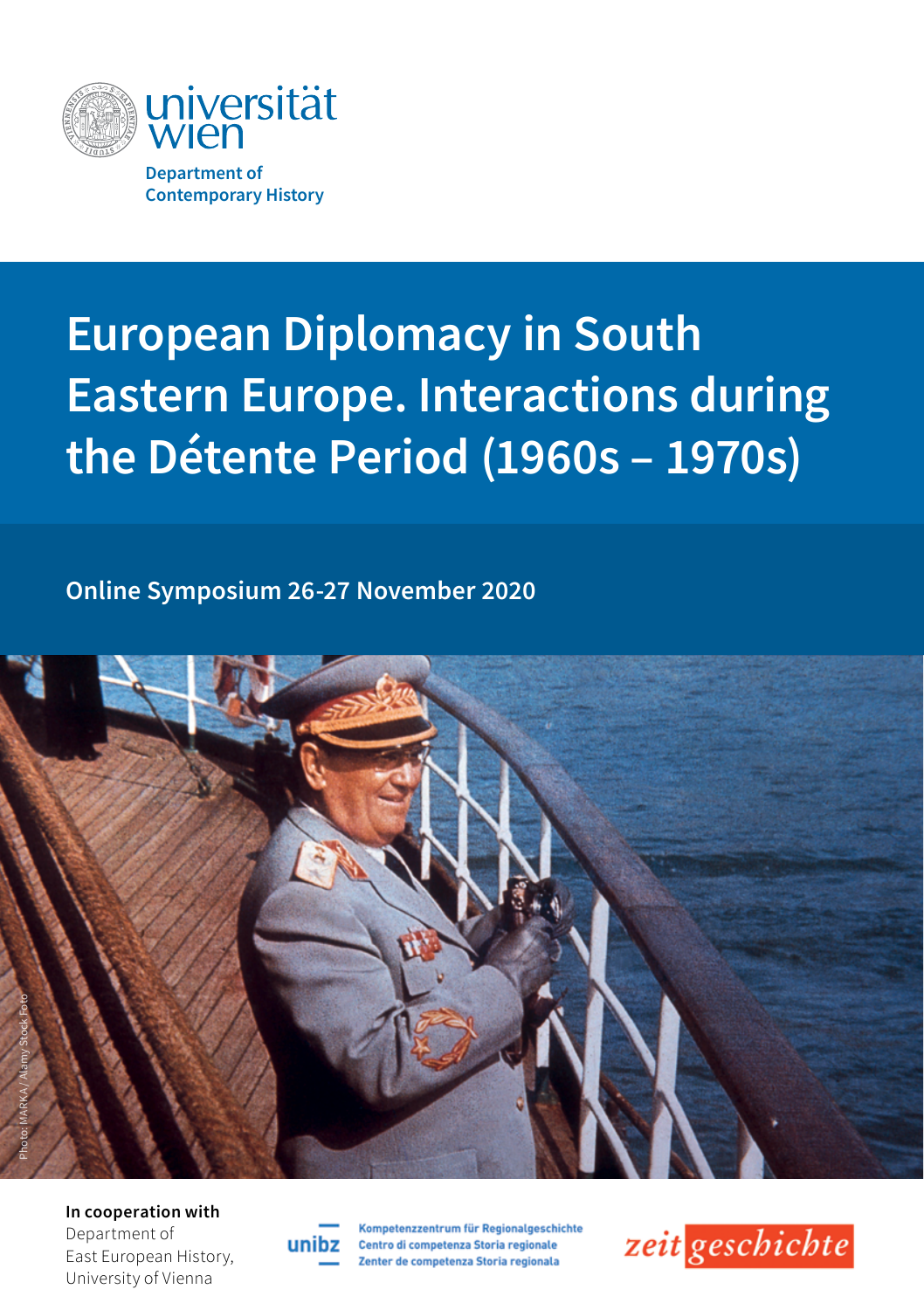# **Thursday, 26 November 2020**

**13:30 – 13:45 Opening and welcome addresses**

**13:45 – 14:45 Panel 1: The Détente period and its effects on diplomatic relations with South Eastern Europe** 

Relations between the SFR Yugoslavia and the USSR during Détente Wolfgang Mueller (Vienna)

South Eastern Europe between the millstones of Détente and Differentiation Effie G.H. Pedaliu (London)

Chair: Claudia Kraft (Vienna)

**14:45 – 15:00 Break**

#### **15:00 – 16:00 Panel 2: The internal situation in Yugoslavia during the 1960s and 1070s**

Effects of internal developments on Yugoslav foreign policy Božo Repe (Ljubljana)

Economic situation of Yugoslavia in the 1960s and 1970s Aleksandar Jakir (Split)

Chair: Arnold Suppan (Vienna)

**16:00 – 16:15 Break**

#### **16:15 – 17:15 Panel 3: Economic cooperation with South Eastern Europe**

In pursuit of stability: relations between the SFR Yugoslavia and the EEC Ivan Obadić (Zagreb)

Bulgaria's diplomatic advances towards Western Europe during Détente Elitza Stanoeva (Florence)

Chair: Vladimir Unkovksi-Korica (Glasgow)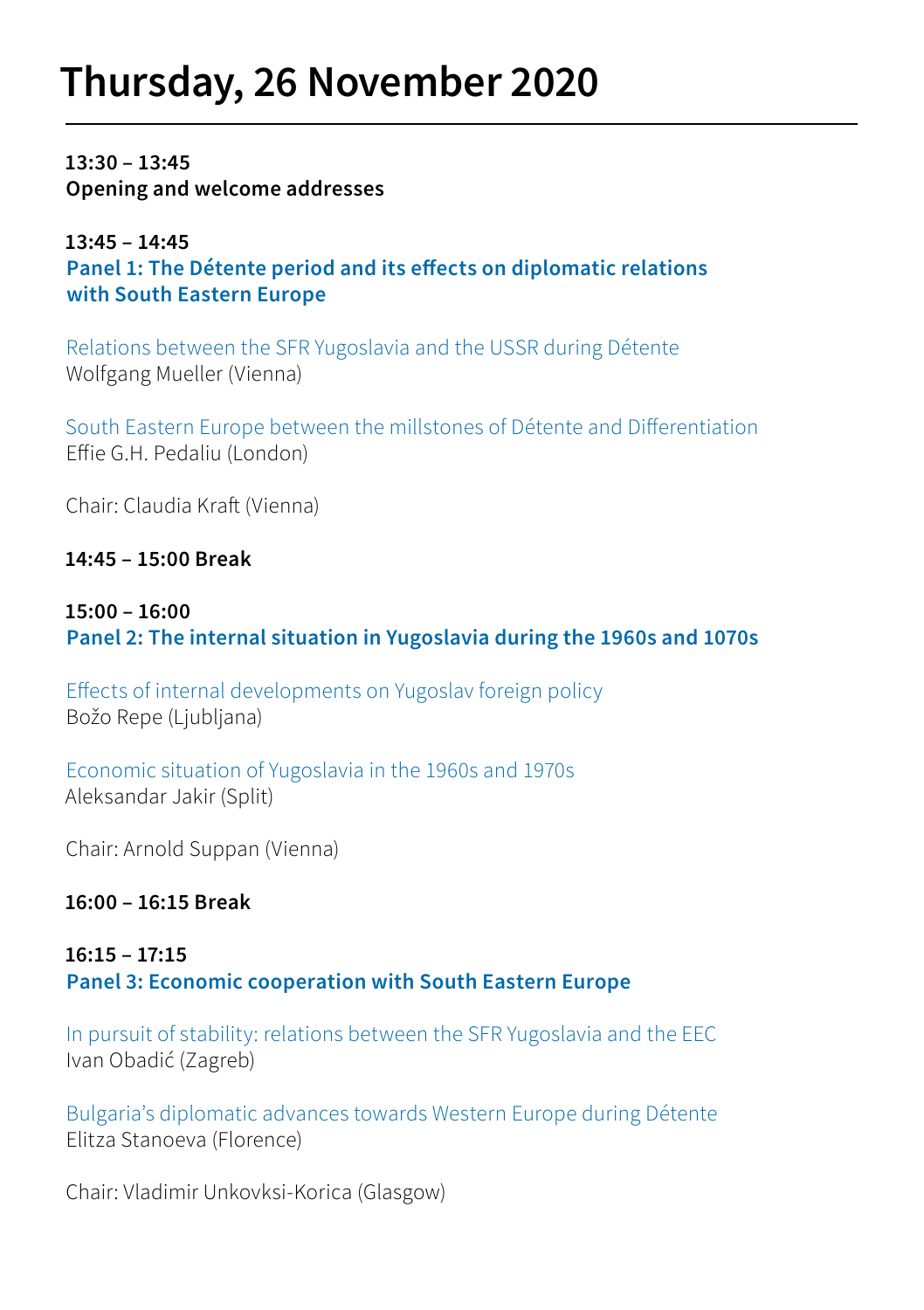# **Friday, 27 November 2020**

#### **9:00 – 10:00**

**Panel 4: Yugoslav diplomacy across the blocs**

Yugoslavia's policy in the Non-Alignment Movement Tvrtko Jakovina (Zagreb)

The role of the state and statecraft in European security: Yugoslavia and the developing countries in the CSCE Rinna Kullaa (Vienna)

Chair: Oliver Rathkolb (Vienna)

### **10:00 – 10:15 Break**

#### **10:15 – 11:15 Panel 5: Bilateral relations in the Alps-Adriatic-Region**

Bilateral relations between Italy and the SFR Yugoslavia Karlo Ruzicic-Kessler (Bolzano)

Bilateral relations between Austria and the SFR Yugoslavia with special emphasis on the role of Vienna Petra Mayrhofer (Vienna)

Chair: Maximilian Graf (Prague)

# **11:15 – 11:30 Break**

### **11:30 - 12:30 Panel 6: Crossing borders in the Alps-Adriatic-Region**

Vernacular Détente. Regional cooperation, open borders and transnational social activism in the Alps-Adriatic-Region Borut Klabjan (Koper)

Yugoslav labor migration emerging as Austrian working class (1963-1978) Mišo Kapetanović (St. Gallen)

Chair: Kerstin Susanne Jobst (Vienna)

#### **12:30 – 12:45 Concluding remarks**